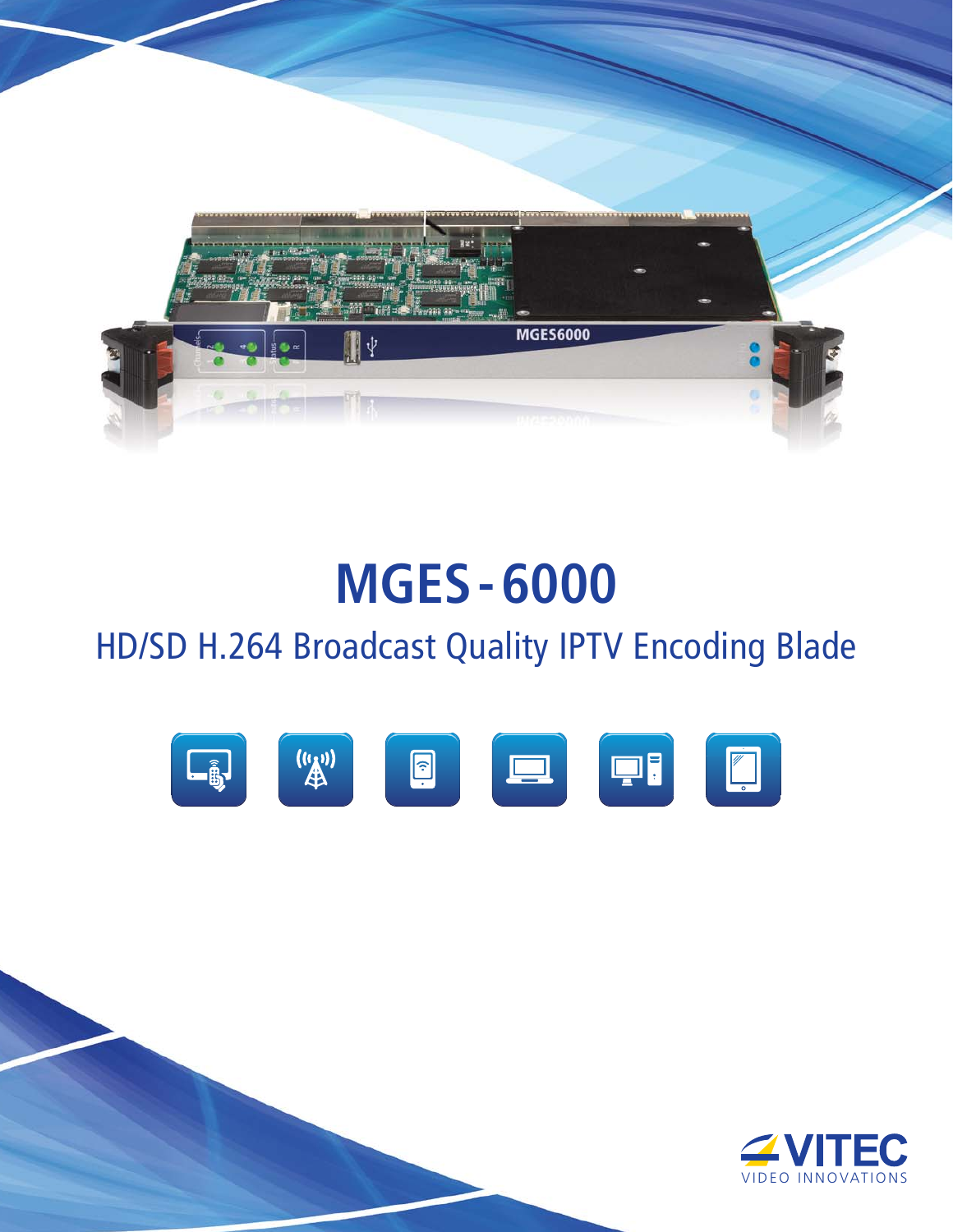# **MGES-6000** HD/SD H.264 Broadcast Quality IPTV Encoding Blade

Quad-input blade offers real-time hardware encoding of high definition and standard definition video from HD/SD-SDI, HDMI and analog source. Features best-in-class picture quality at various bit-rates for all IPTV applications. Includes advanced features such as secondary low-res channel, integrated resolution and frame-rate scaling, AES 256/128-bit encryption and streaming to up to 7 IP destinations from each port.

The converged MGES-6000 blade offers best-in-class density of four HD/SD inputs ports for live sources of HD/SD-SDI, HDMI or Analog video. The blade uses 6th generation hardware-based encoding chips to support dual encoding of superb primary and secondary video streams, up to 1080p resolution for each input.

Coupled with the Media Gateway (MGW) family of carrier-grade IPTV platforms, IPTV providers can serve up to 104 IPTV channels from the MGW 5100 (10-RU), up to 48 IPTV channels from the MGW 1100 (4-RU) and up to 8 IPTV channels from the MGW 1100 (1-RU). VITEC Smoothing™ algorithm guarantees low jitter for flawless IP over any network - LAN and WAN.

The flexible MGES-6000 Blade uses the most advanced H.264 tools to deliver exceptional video quality in various bit rates from 200 Kbps to 15 Mbps, with various frame rate and minimal latency. Integrated hardware scaling provides support for real-time HD-to-HD or HD-to-SD downscaling as well as frame rate reduction. The wide range of bit rates, resolutions and compression features supported guarantee optimized picture quality and viewer experience for any IP video and full-motion-video (FMV) application from Triple-Play and Multi-Screen service, through corporate TV to mobile delivery.

The MGES-6000 also includes the option to enable real-time AES-256/128-bit encryption, for securing classified content or for protecting premium content delivered on the LAN and WAN. IPTV and ISR application can be tightly controlled using the seamless integration of the AES scrambling with Optibase EZ TV and FITIS video management and playback systems.

MGES-6000 is fully supported by the VITEC Cluster Manager (CM) System, which provides global system monitoring and control, as well as automated N+K redundancy to ensure high availability operation 365x24x7.

MGES-6000 is available in various configurations of HD and SD licenses to provide the most cost-effective cost per IPTV encoding port. All blade configurations are upgradable to the full capabilities of 4x HD/SD in the form of a simple firmware upgrade, without replacing any hardware.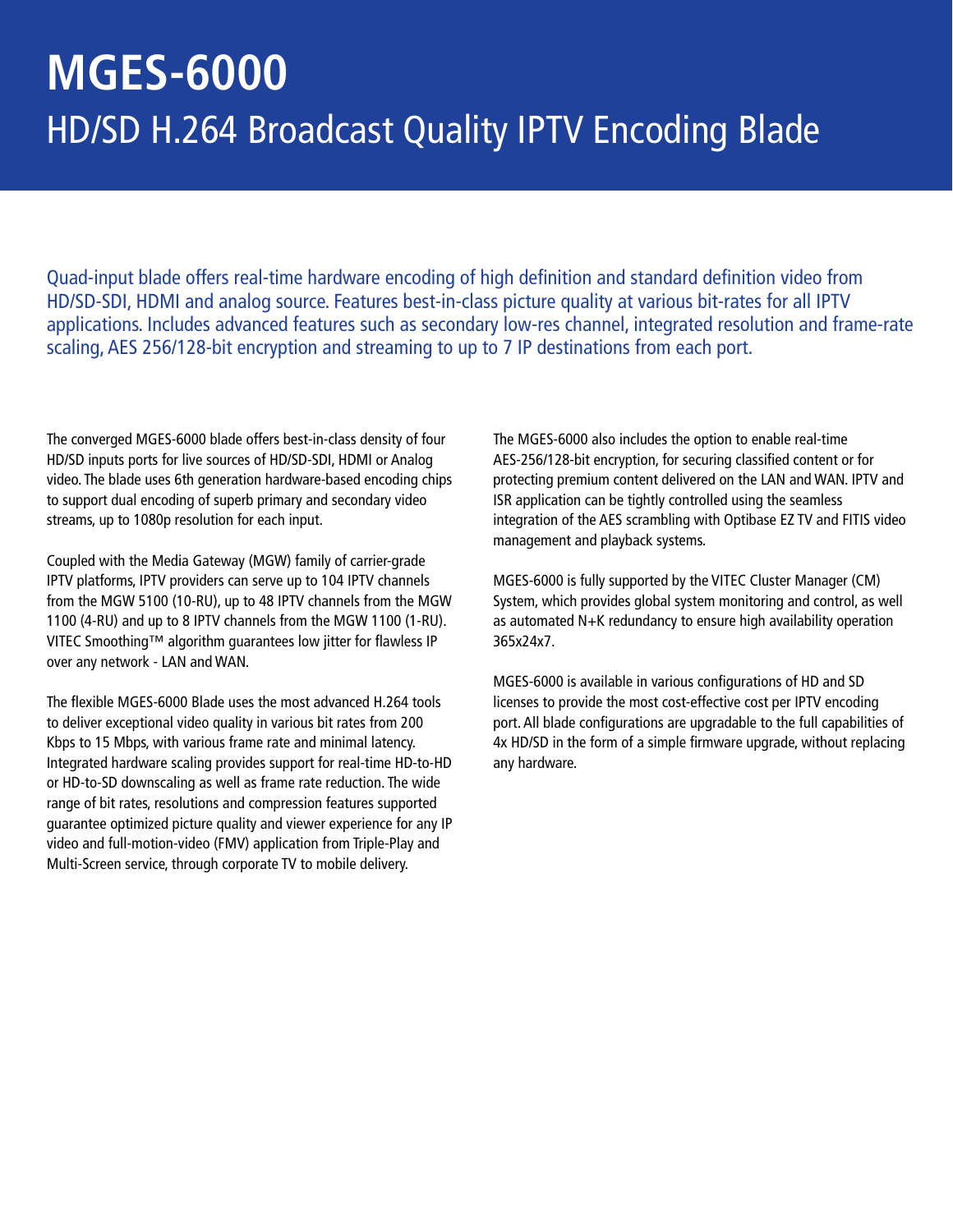

#### **Benefits**

- Best-in -class, superior video quality at all bit-rates, from low bit rate streaming to broadcast-quality data rates
- Unmatched density four HD/SD hardware encoders and four dedicated secondary encoders, each supports up to 1080p resolution
- Real-time 256/128-bit AES encryption secures content and metadata
- High availability architecture with no moving parts for mission critical applications
- Built-in scalar converts HD to HD or HD to SD in various resolutions and frame rates
- Real-time Smoothing™ to ensure highest Quality of Service over any IP medium
- Successfully deployed by broadcasters, governments, militaries and Fortune 100 companies